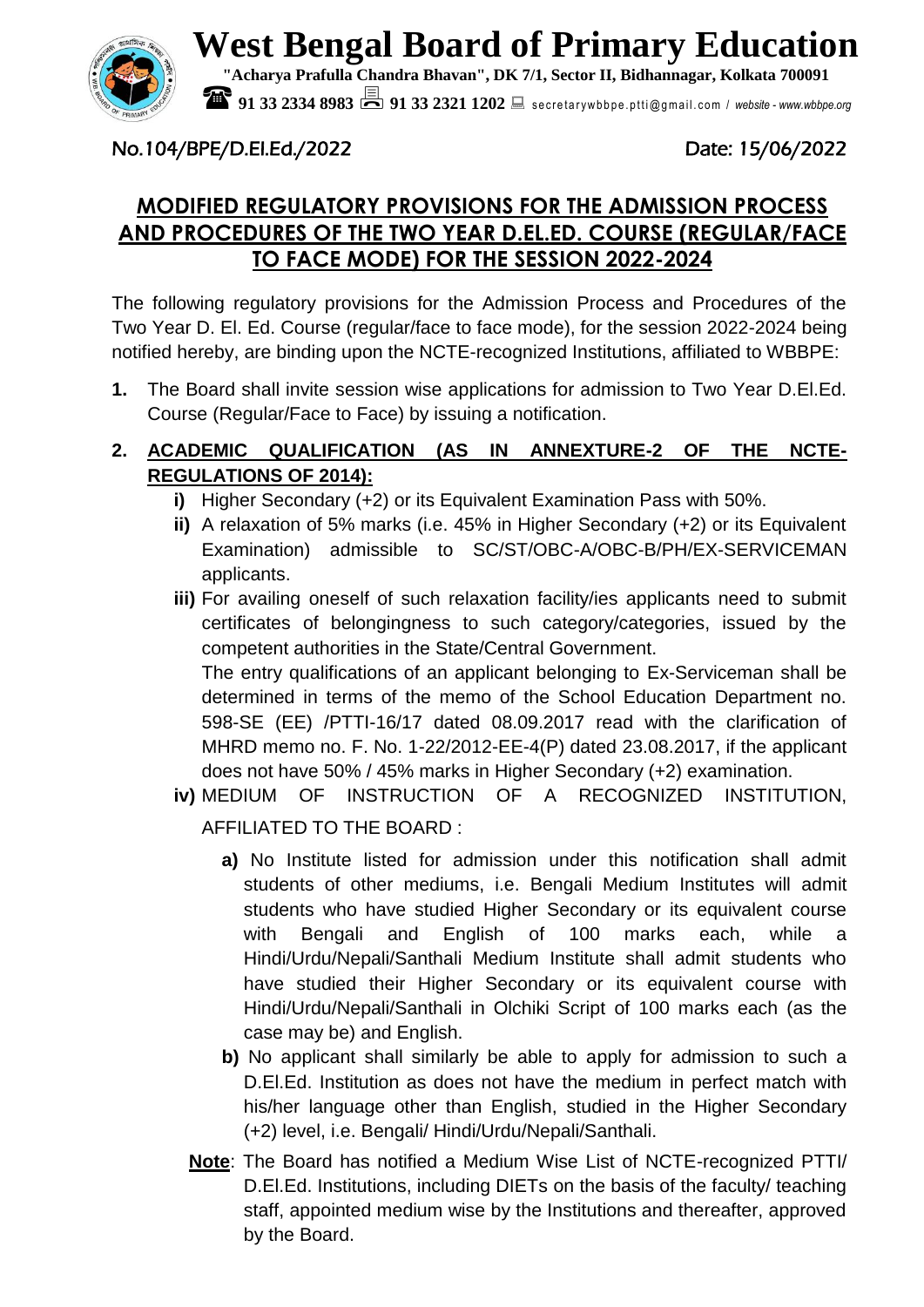**3. THE APPLICANT MUST HAVE STUDIED AT THE HIGHER SECONDARY LEVEL BENGALI/HINDI/URDU/NEPALI/SANTHALI AS A COMPULSORY SUBJECT, CARRYING THE WEIGHTAGE OF 100 MARKS FOR ADMISSION TO BENGALI/HINDI/URDU/NEPALI/SANTHALI MEDIUM INSTITUTIONS (AS THE CASE MAY BE). MUST HAVE ALSO STUDIED ENGLISH OF 100 MARKS AS THE SECOND/OTHER LANGUAGE.**

## **4. INTAKE CAPACITY:**

The intake capacity of each institution will be as per the approval of the NCTE and be displayed against each institute, listed under the Notification for admission, unless otherwise directed by the competent authorities.

**5.** The number of the recognized and affiliated institutes (medium wise) shall be mentioned as annexure to the admission notice, giving the intake capacity, address and status of the institute, i.e. Government/Government Sponsored/Government Aided/Non-government Unaided, meant for Male only/Female Only/Co-Educational.

# **6. SUPPORTING DOCUMENTS REQUIRED FOR DIFFERENT CASTES AND CATEGORIES**:

- **a)** SC/ST/OBC-A/OBC-B-certificate/s, issued by the authorities of other states shall not be considered at par with those, issued by the competent authorities of West Bengal. Holders of such other state certificates shall apply for Un Reserved (UR) seats.
- **b)** A PH certificate shall be valid, if it is issued by a Medical Board of a Government Hospital, headed by the Superintendent of the Hospital.
- **c)** Such a PH Certificate shall have to be within the period of validity as on the date of the issue of the Admission Notification, if it is not marked "Permanent" by the competent authorities.
- **d)** An Ex-Serviceman applicant shall mandatorily show his/her pension booklet / identity Card as a pensioner for being considered in the Ex-Serviceman Category.
- **e)** Such Ex-Serviceman Category applicants must retire from service on or before the date of the Notification for admission each year.

# **7. RESERVATION OF SEATS:**

- **(a)** Reservation Rules and Regulations of the Government of West Bengal, modified up to date under notifications/orders, for admission to educational and training institutions, shall be followed.
- **(b)** Four Percent (4%) of the seats of a D.El.Ed. Institution, listed for admission, shall be reserved for the applicants who have studied Vocational Course at the Higher Secondary (+2) Stage and have acquired the minimum percentage 50%. For filling up such seats under Vocational Course Category no relaxation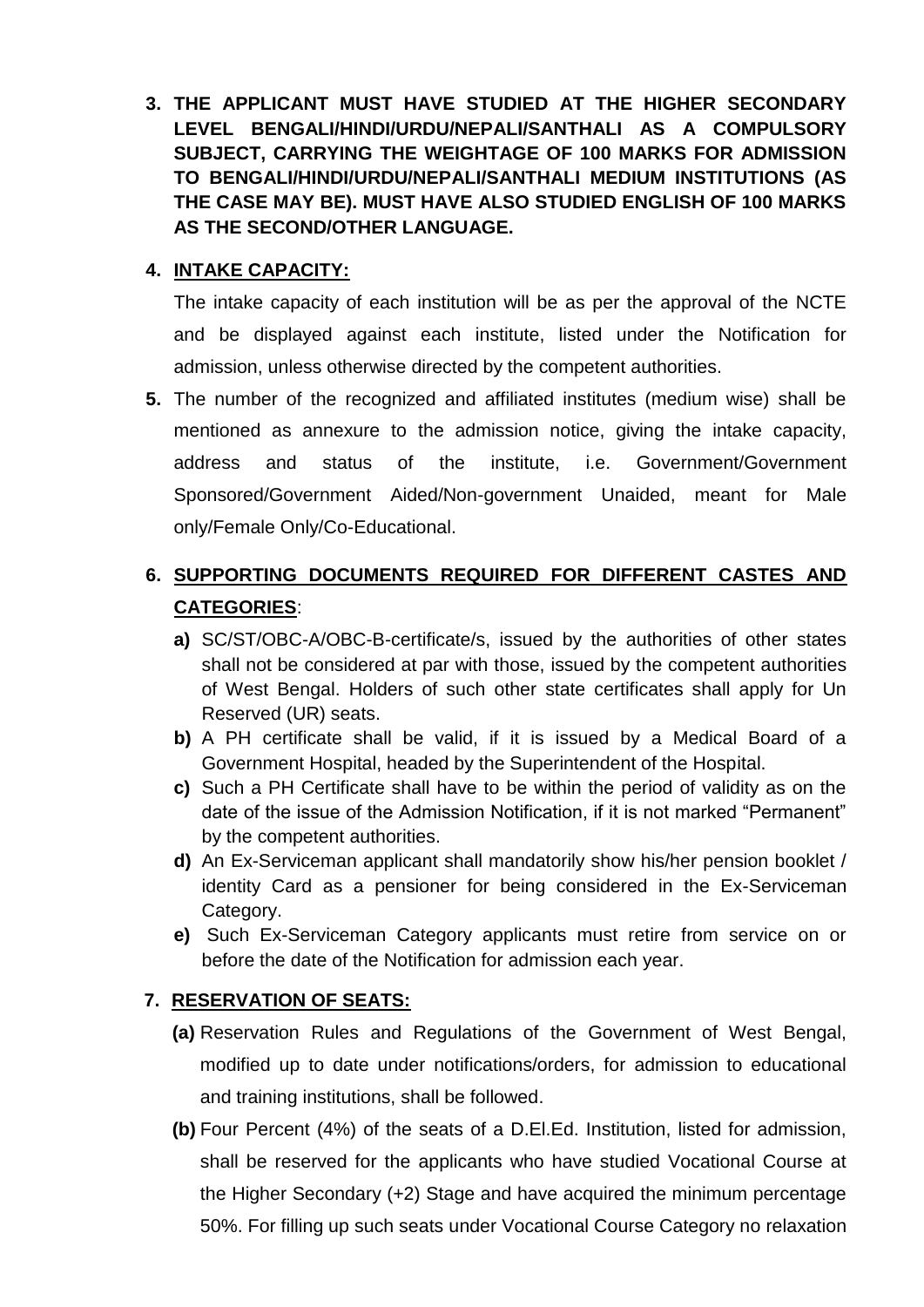whatsoever in terms of Caste/PH/Ex- Service Man Category is admissible.

**(c)** Not more than 5 (five) seats in D.I.E.Ts, Govt./Govt. Sponsored/Govt. Aided Primary Teachers' Training Institutes will be kept reserved for in-service primary teachers, appointed before 03.09.2001 and having 50% or 45% (as the case may be) at the Higher Secondary (+2) Examination. Such teachers will have to be duly deputed by the competent authority.

Note: In case of non-availability of such candidates the seats shall be filled up from among the wait-listed candidates in order of merit.

- **(d)** Ten (10) percent of the total intake of a Self-financed Non-Government unaided Institution shall be reserved under 'Management Quota'. No such reservation will be there in case of a Government/Government Sponsored/Govt. Aided institution. In case of such reservation, admission procedures and other terms and conditions for admission, as prescribed, should also be maintained strictly. A separate institution wise merit list for this category will be prepared and maintained.
- **(e)** An institution which is allowed to admit both Christian and Non-Christian students shall admit students from each section as per the guidelines in the order.
- **Note**: In case of non-availability of students under one section, the wait-listed students of the other section shall be allowed in order of merit and according to the prescribed guidelines.

#### **8. AGE:**

There shall be no lower age-limit. Upper Age limit as on the first day of July of the year of Notification for such admission shall be 35 Years for General Category candidates, 40 Years for SC and ST candidates, 38 Years for OBC-A & OBC-B candidates, while for PH-candidates it shall be 45 years.

The upper age limit for an Ex-Serviceman Applicant shall be 55 Years, whereas in case of an in-service primary school teacher, appointed prior to  $3<sup>rd</sup>$  September. 2001, there shall be no such upper age limit, if he/she is duly recommended by the concerned DI of Schools (PE) and has the minimum percentage of marks (50% or 45% as the case may be) in his/her Higher Secondary (+2) or equivalent Examination.

#### **9. APPLICATION PROCEDURES:**

The intending applicants, eligible in terms of the eligibility criteria, stipulated in the Notification of the Board, published in the News Papers or official websites: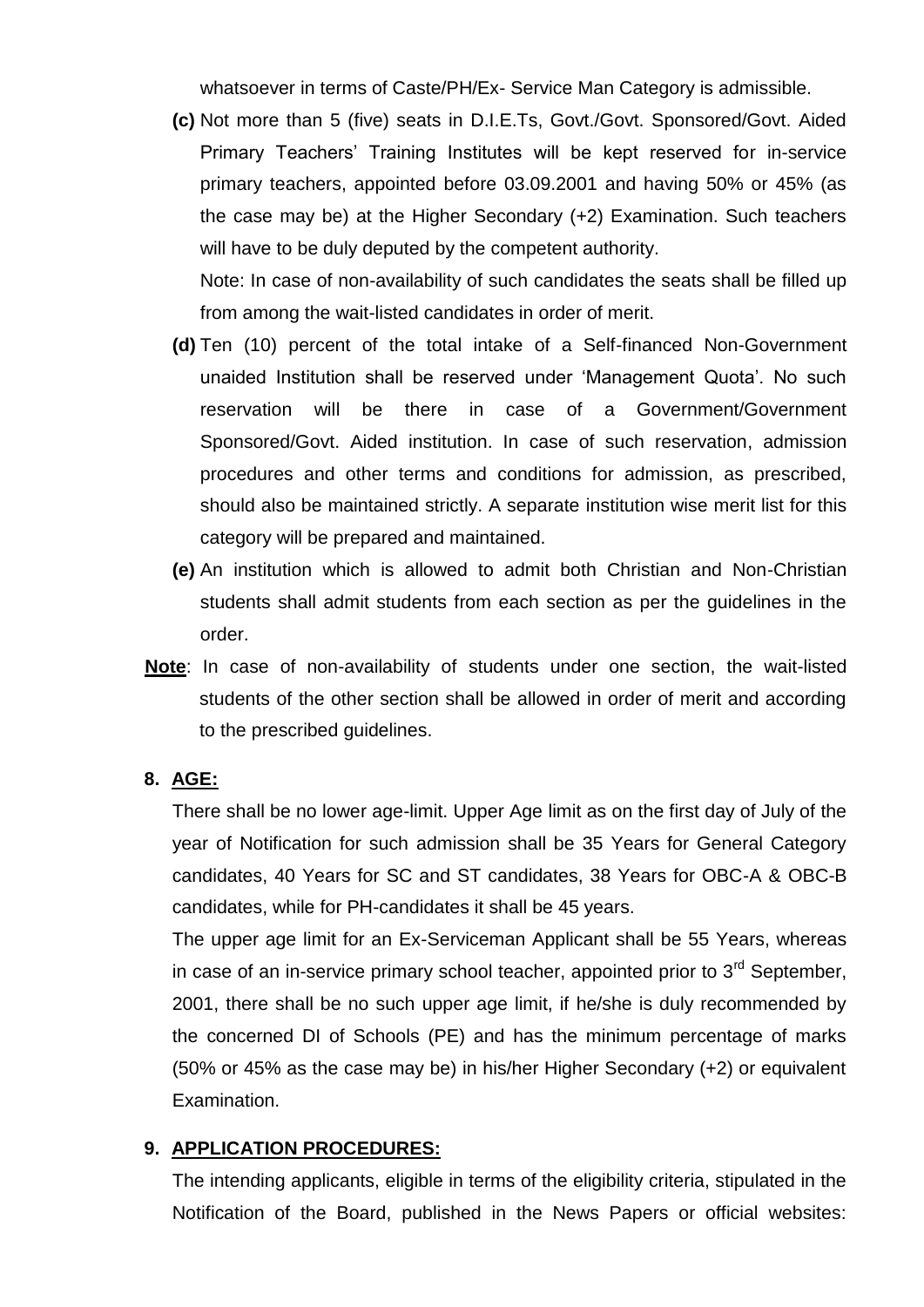[www.wbbpe.org](http://www.wbbpe.org/) & [https://wbbprimaryeducation.org](https://wbbprimaryeducation.org/) or both shall apply online within and before the stipulated last date, as per the given instructions, annexing/uploading relevant scanned or photocopies of the documents, such as : Admit Card of Madhyamik Pariksha or Equivalent Examinations as proof of age, Mark-sheet of Higher Secondary (+2) or its Equivalent Examinations, Selfphotograph (as per specifications), Caste & Category Certificate (where applicable), PH Certificate (where applicable), Scanned Signature of the applicant, Pension/Service Booklet/Certificate as Ex-Serviceman (where applicable) and domicile certificate, issued by the concerned BDO for Santali Medium applicants.

#### **10.PROCEDURES FOR PROCESSING THE APPLICATIONS:**

- **i.** The filled in admission forms will have to be submitted for the listed institutions, selected by the applicants medium wise
- **ii.** Thereafter, the forms will automatically be transferred to the login of the institutions
- **iii.** All the institutions shall have secret login and pass word, provided by the Board, for access online to the submitted forms
- **iv.** The Heads of the Institutions will, then, verify and scrutinize the particulars submitted by the candidates
- **v.** They will validate or invalidate the applications online through such scrutiny and verification
- **vi.** Next, they will transfer the verified online admission forms to the Board.
- **vii.** The Board will prepare the merit lists digitally, placing all the valid applications in order of merit
- **viii.** Thereafter, the Board will forward the approved merit lists to the respective Institutions for admission.
- **ix.** The institutions will intimate the selected candidates from the approved merit lists serially through SMS/WhatsApp/E-mail and also inform them of subsequent steps to be notified by the Board.

## **11. CALCULATION OF MERIT :**

The name of the examination should be Higher Secondary (+2) or as mentioned in the Mark-sheet of other recognized Boards or Councils. The total marks obtained should be the aggregate of the best five, where applicable, including First or Second Language or both (as the case may be) but excluding EVS (where it is not an elective subject).